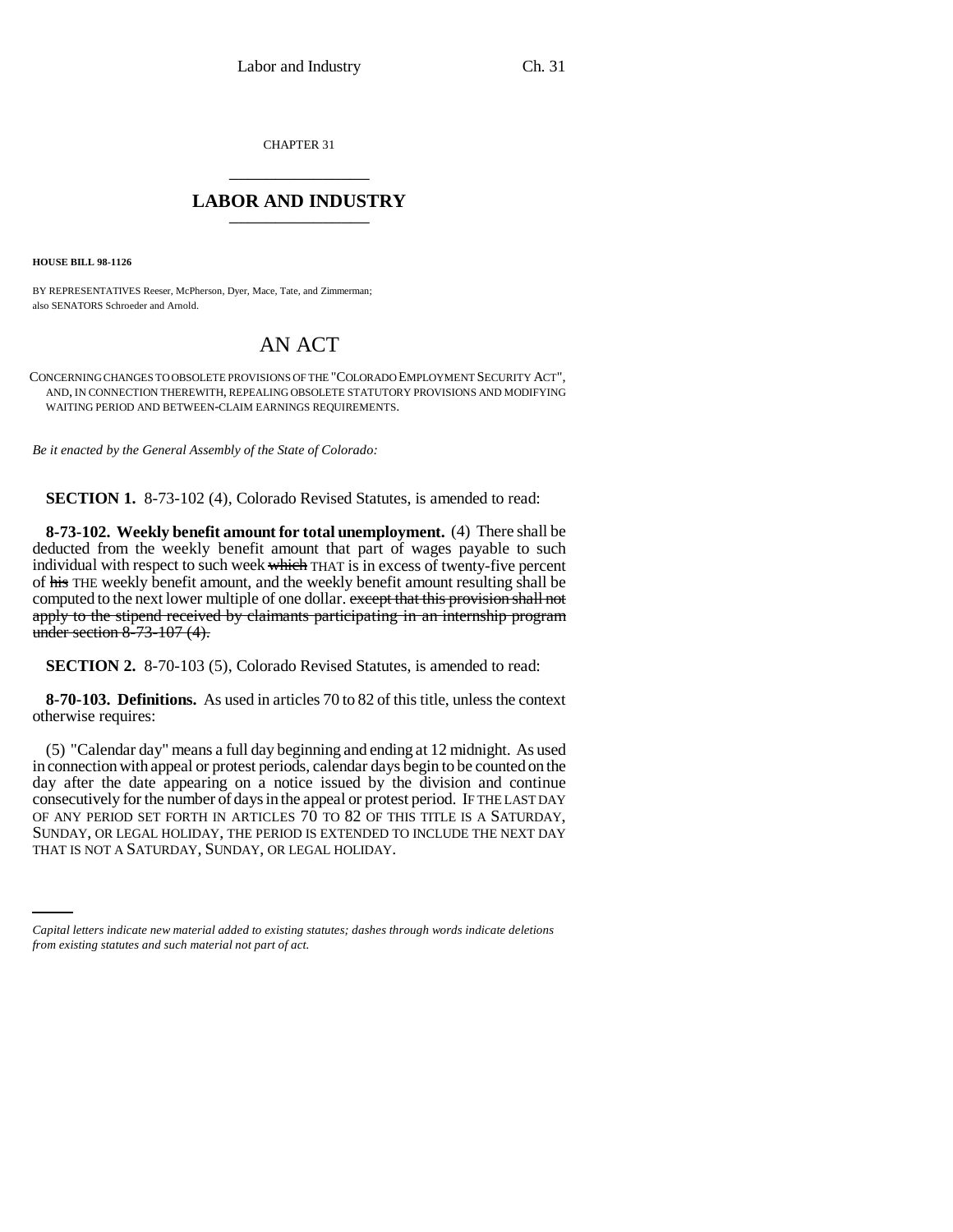**SECTION 3.** The introductory portion to 8-73-107 (1) (d) and 8-73-107 (2) and (4) (b), Colorado Revised Statutes, are amended to read:

**8-73-107. Eligibility conditions - penalty.** (1) Any unemployed individual shall be eligible to receive benefits with respect to any week only if the division finds that:

(d) He THE INDIVIDUAL has been either totally or partially unemployed for a waiting period of one week. NO BENEFITS ARE PAYABLE FOR THE WAITING PERIOD. No week shall be counted as a week of unemployment for the purposes of this paragraph (d):

(2) An individual who has received compensation during his THE INDIVIDUAL'S benefit year is required to have worked for an employer as defined in section 8-70-113 since the beginning of such year and to have received EARNED at least two thousand dollars as remuneration for such employment in order to qualify for compensation in his THE next benefit year.

 $(4)$  (b)  $(H)$  As used in this paragraph (a) of this subsection (4), "in training with the approval of the division" includes participation in an internship program established by an employment office or its equivalent in cooperation with a service delivery area.

(II) As used in this paragraph (b):

(A) "Equivalent" means an office or organization functioning as an employment office under contract with the state.

(B) "Intern-employer" means any public or private entity which trains a claimant under the terms and conditions of this paragraph (b).

(C) "Internship" means a voluntary training program for claimants in which the claimant receives a stipend in addition to his weekly unemployment benefits and works for an intern-employer in order to receive job training with the expectation that after such training the intern-employer will offer the claimant employment.

(D) "Service delivery area" means a political subdivision or combination of political subdivisions designated under the federal "Job Training Partnership Act", 29 U.S.C. sec. 1501 et seq., and amendments thereto, to provide training for the economically disadvantaged and others who have encountered barriers to employment.

(E) "Stipend" means the amount paid to the claimant for participation in the internship program which is in addition to his weekly unemployment benefits.

(III) A service delivery area shall plan and implement internships for individual claimants by:

(A) Identifying and contracting with intern-employers to train and subsequently attempt to place claimants in jobs;

(B) Assessing and collecting a fee for its services from the intern-employer, which fee shall include the total amount of the claimant's stipend and any administrative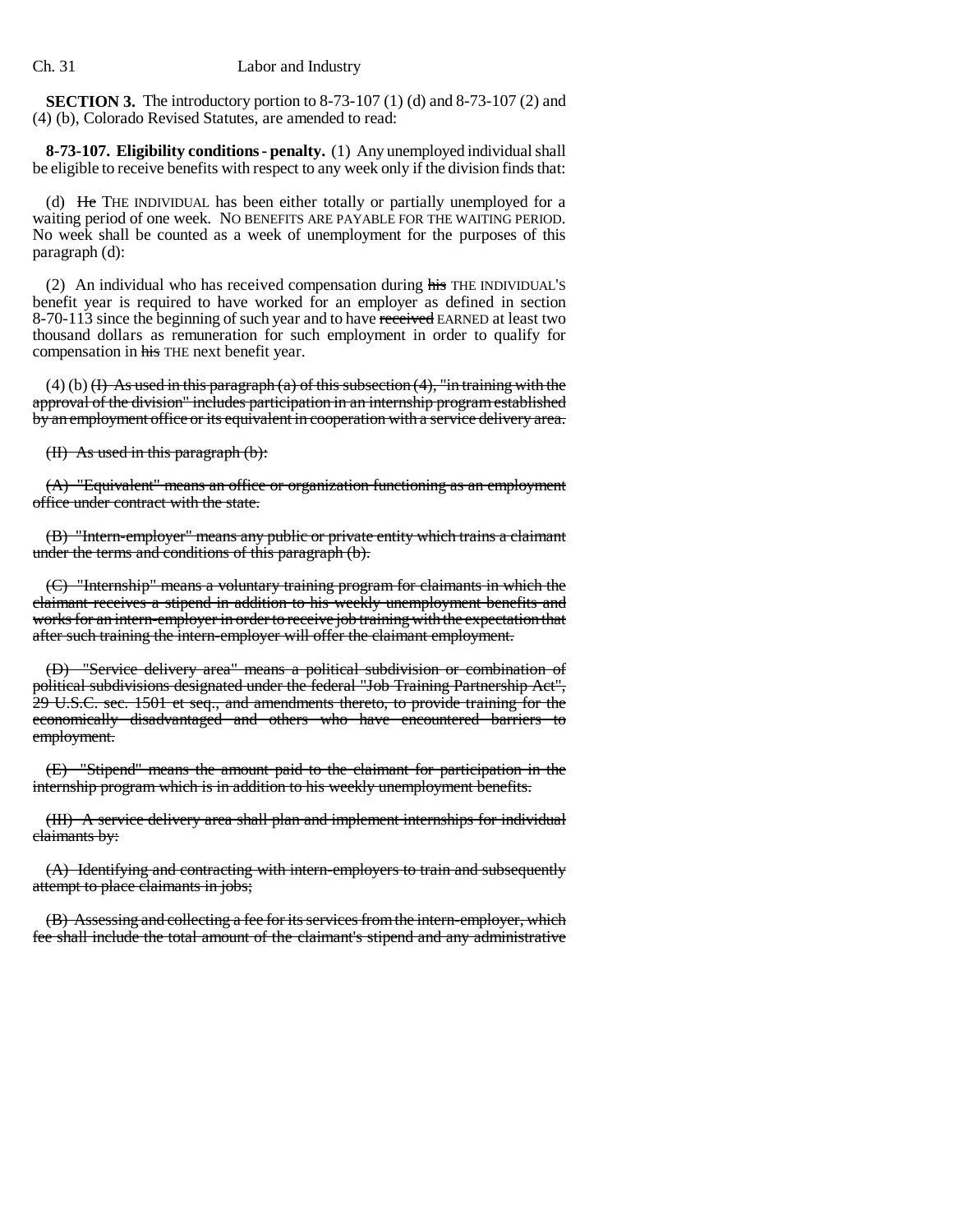Labor and Industry Ch. 31

costs incurred by the service delivery area in connection with the claimant's internship, with such administrative costs not to exceed ten percent of the sum of the claimant's total unemployment benefits while in the internship program and the total amount of the stipend paid to the claimant;

(C) Determining the appropriate length of the internship, which shall not exceed the average duration of receipt of unemployment benefits in the state of Colorado for the previous calendar year as determined by the division, or three months, whichever is shorter; and

(D) Determining the amount of and paying a biweekly stipend to the claimant, which stipend shall be a sum in excess of the claimant's associated training costs, if any, for expenses such as transportation, child care, required medical examinations, uniforms, and job equipment.

(IV) A claimant who wishes to voluntarily participate in an internship program offered to him by an employment office or equivalent:

(A) Shall receive a biweekly stipend in addition to his normal weekly benefit amount pursuant to section 8-73-102, notwithstanding the provisions of section  $8 - 73 - 102(4);$ 

(B) Shall contact the service delivery area as directed by the employment office or equivalent to enroll in the internship program;

(C) May accept or reject assignment to an intern-employer if offered by the service delivery area;

(D) May discontinue participation in the internship program at any time without affecting his entitlement to benefits as provided elsewhere in the "Colorado Employment Security Act", articles 70 to 82 of this title; and

(E) May reject an offer of employment at the conclusion of the internship program. However, such refusal may affect his entitlement to continued benefits as provided elsewhere in the "Colorado Employment Security Act", articles 70 to 82 of this title.

(V) Service delivery areas shall evaluate intern-employers and shall contract only with those intern-employers who:

(A) Agree that no internship shall be initiated while the intern-employer is involved in a strike or lockout;

(B) Agree that no claimant participating in the internship program shall displace any current employee;

(C) Subscribe to state and federal law and regulation regarding discriminatory and unfair employment practices; and

(D) In prior contracts, if any, with the service delivery area, have offered claimants appropriate jobs following completion of internships or have failed to do so in circumstances the service delivery area deems justifiable.